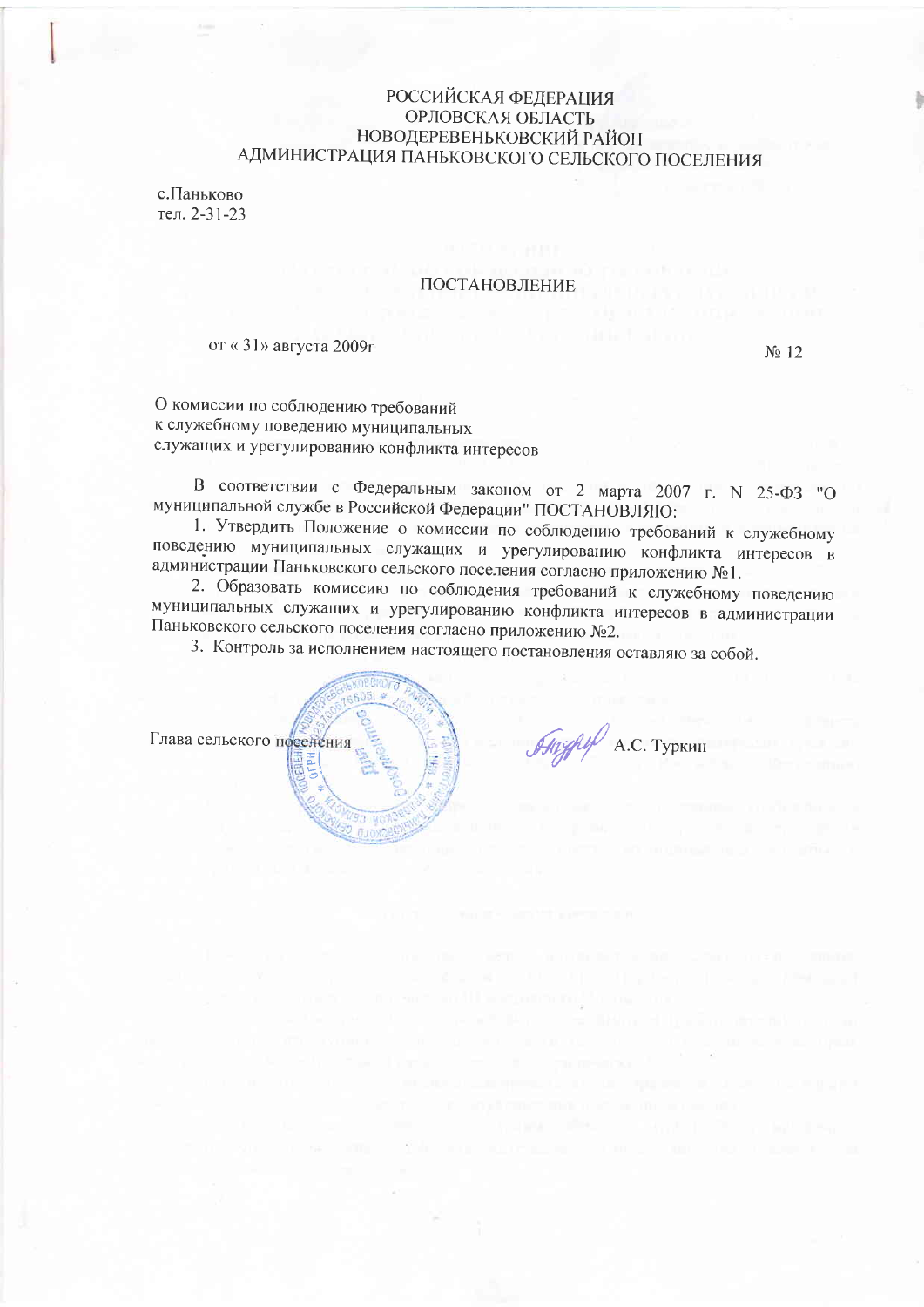Приложение №1 к постановлению администрации Паньковского с/поселения № 12 от «31» августа 2009г.

## ПОЛОЖЕНИЕ

# О КОМИССИИ ПО СОБЛЮДЕНИЮ ТРЕБОВАНИЙ К СЛУЖЕБНОМУ ПОВЕДЕНИЮ МУНИЦИПАЛЬНЫХ СЛУЖАЩИХ И УРЕГУЛИРОВАНИЮ КОНФЛИКТА ИНТЕРЕСОВ В АДМИНИСТРАЦИИ ПАНЬКОВСКОГО СЕЛЬСКОГО ПОСЕЛЕНИЯ

### **I.** Общие положения

1. Настоящим Положением в соответствии со статьей 14.1 Федерального закона от 02.03.2007 г. №25-ФЗ "О муниципальной службе в Российской Федерации" (далее -Федеральный закон) определяется порядок образования и деятельности комиссий по соблюдению требований к служебному поведению муниципальных служащих и урегулированию конфликта интересов (далее - комиссия), образуемой в администрации Паньковского сельского поселения.

2. Комиссия в своей деятельности руководствуются Конституцией Российской Федерации, федеральными конституционными законами, федеральными законами, актами Президента Российской Федерации и Правительства Российской Федерации, настоящим Положением, а также правовыми актами органов местного самоуправления.

3. Основными задачами комиссии являются:

а) содействие органам местного самоуправления в обеспечении соблюдения муниципальными служащими требований к служебному поведению;

б) содействие органам местного самоуправления в урегулировании конфликта интересов, способного привести к причинению вреда законным интересам граждан, организаций, общества, Российской Федерации, субъекта Российской Федерации, муниципального образования.

4. Комиссия рассматривает вопросы, связанные с соблюдением требований к служебному поведению и урегулированием конфликта интересов, в отношении муниципальных служащих, замещающих должности муниципальной службы в администрации Паньковского сельского поселения.

## II. Порядок образования комиссии

5. Комиссия образуется правовым актом администрации сельского поселения. Указанным актом определяется состав комиссии. Порядок работы комиссии осуществляется в соответствии с частью III настоящего Положения.

6. В состав комиссии входят представитель нанимателя (работодатель) и (или) уполномоченные им муниципальные служащие (в том числе в обязанности которых входят вопросы муниципальной службы, кадров и юридические).

7. В состав комиссии могут включаться представители образовательных учреждений других организаций, органов местного самоуправления поселения и района.

8. Состав комиссии формируется таким образом, чтобы была исключена возможность возникновения конфликта интересов, который мог бы повлиять на принимаемые комиссией решения.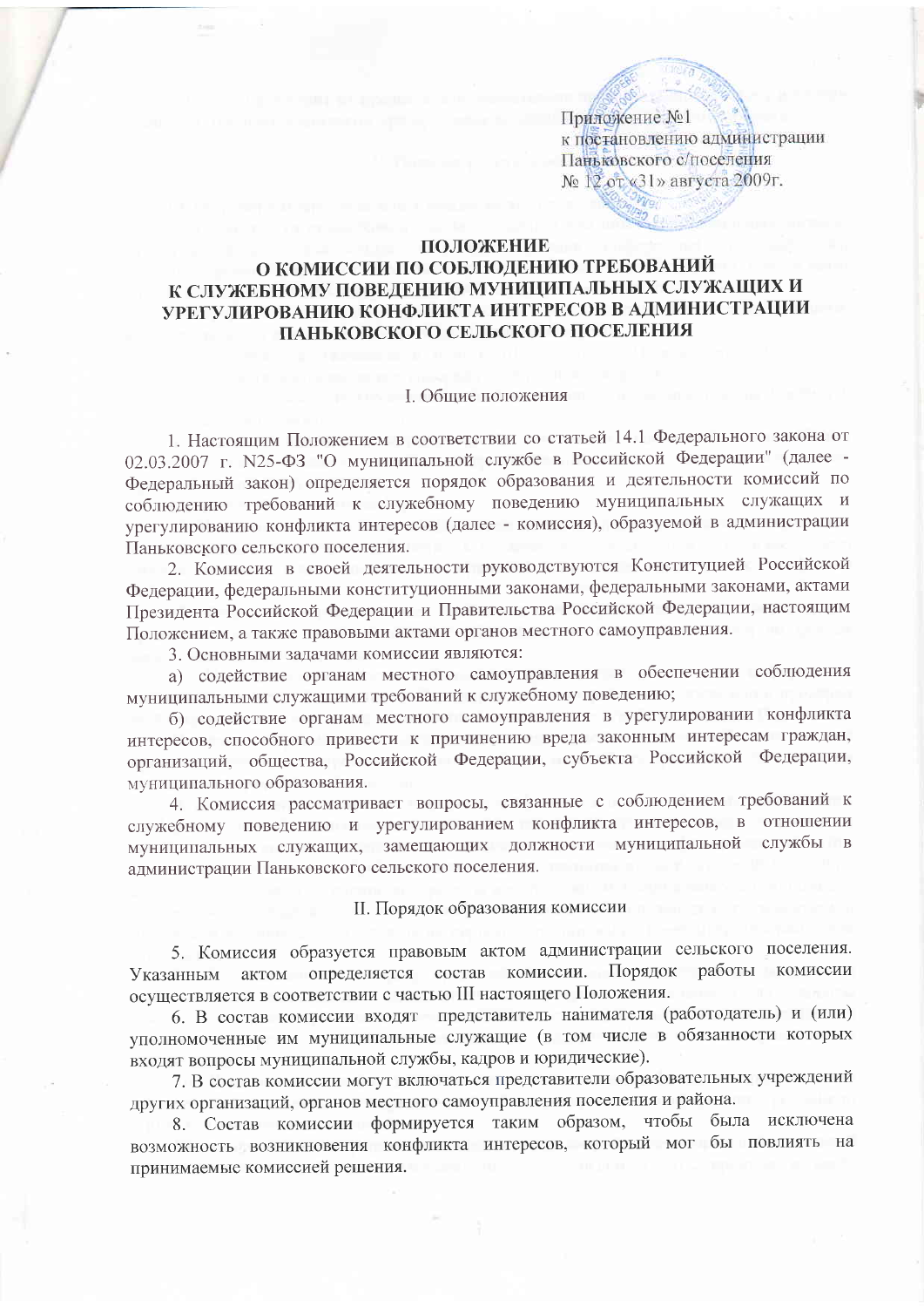9. Комиссия состоит из председателя, заместителя председателя, секретаря и членов комиссии. Все члены комиссии при принятии решений обладают равными правами.

#### III. Порядок работы комиссии

10. Основанием для проведения заседания комиссии является:

а) полученная от правоохранительных, судебных или иных муниципальных органов, организаций, должностных лиц или граждан информация совершении  $\overline{O}$  $\overline{O}T$ муниципальным служащим поступков, порочащих его честь и достоинство, или об ином нарушении муниципальным служащим требований к служебному поведению;

б) информация о наличии у муниципального служащего личной заинтересованности, которая приводит или может привести к конфликту интересов.

11. Информация, указанная в пункте 10 настоящего Положения, должна быть представлена в письменном виде и содержать следующие сведения:

а) фамилию, имя, отчество муниципального служащего и замещаемую им должность муниципальной службы;

б) описание нарушения муниципальным служащим требований к служебному поведению или признаков личной заинтересованности, которая приводит или может привести к конфликту интересов;

в) данные об источнике информации.

12. В комиссию могут быть представлены материалы, подтверждающие нарушение муниципальным служащим требований к служебному поведению или наличие у него личной заинтересованности, которая приводит или может привести к конфликту интересов.

13. Комиссия не рассматривает сообщения о преступлениях и административных правонарушениях, а также анонимные обращения, не проводит проверки по фактам нарушения служебной дисциплины.

14. Председатель комиссии в 3-дневный срок со дня поступления информации, указанной в пункте 10 настоящего Положения, выносит решение о проведении проверки этой информации, в том числе материалов, указанных в пункте 12 настоящего Положения.

Проверка информации и материалов осуществляется в месячный срок со дня принятия решения о ее проведении. Срок проверки может быть продлен до двух месяцев по решению председателя комиссии.

В случае если в комиссию поступила информация о наличии у муниципального служащего личной заинтересованности, которая приводит или может привести к конфликту интересов, председатель комиссии немедленно информирует об этом представителя нанимателя (работодателя) в целях принятия им мер по предотвращению конфликта интересов: усиление контроля за исполнением муниципальным служащим его должностных обязанностей, отстранение муниципального служащего от замещаемой должности муниципальной службы на период урегулирования конфликта интересов или иные меры.

15. По письменному запросу председателя комиссии представитель нанимателя (работодатель) представляет дополнительные сведения, необходимые для работы комиссии, а также запрашивает в установленном порядке для представления в комиссию сведения от других государственных органов, органов местного самоуправления и организаций.

16. Дата, время и место заседания комиссии устанавливаются ее председателем после сбора материалов, подтверждающих либо опровергающих информацию, указанную в пункте 10 настоящего Положения.

Секретарь комиссии решает организационные вопросы, связанные с подготовкой заседания комиссии, а также извещает членов комиссии о дате, времени и месте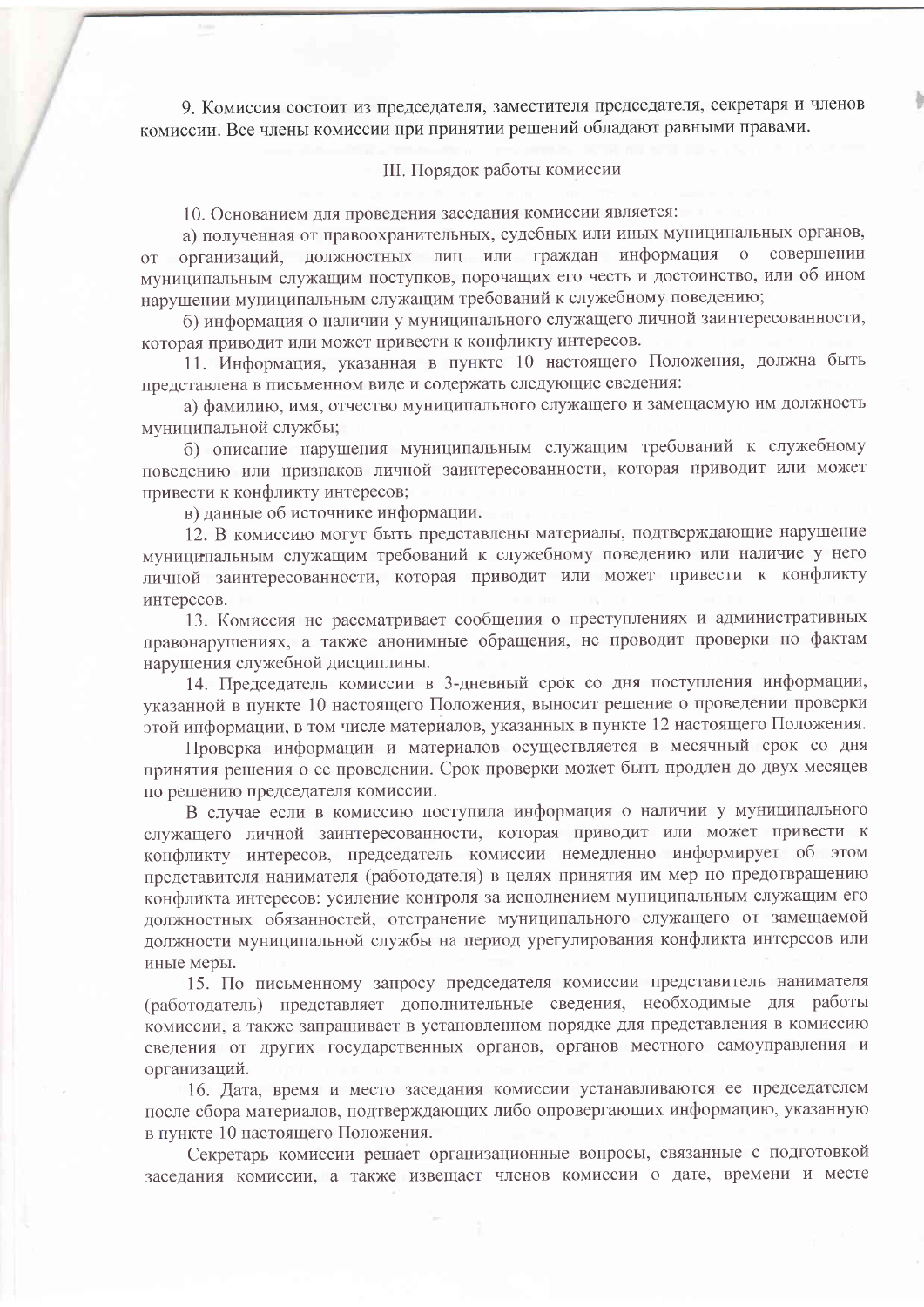заседания, о вопросах, включенных в повестку дня, не позднее чем за семь рабочих дней ло лня заседания.

17. Заседание комиссии считается правомочным, если на нем присутствует не менее двух третей от общего числа членов комиссии.

18. При возможном возникновении конфликта интересов у членов комиссии в связи с рассмотрением вопросов, включенных в повестку дня заседания комиссии, они обязаны до начала заседания заявить об этом. В подобном случае соответствующий член комиссии не принимает участия в рассмотрении указанных вопросов.

19. Заседание комиссии проводится в присутствии муниципального служащего. Заседание комиссии переносится, если муниципальный служащий не может участвовать в заседании по уважительной причине. На заседание комиссии могут приглашаться должностные лица государственных органов, органов местного самоуправления, а также представители заинтересованных организаций.

20. На заседании комиссии заслушиваются пояснения муниципального служащего, рассматриваются материалы, относящиеся к вопросам, включенным в повестку дня заседания. Комиссия вправе пригласить на свое заседание иных лиц и заслушать их устные или рассмотреть письменные пояснения.

21. Члены комиссии и лица, участвовавшие в ее заседании, не вправе разглашать сведения, ставшие им известными в ходе работы комиссии.

22. По итогам рассмотрения информации, указанной в подпункте "а" пункта 10 настоящего Положения, комиссия может принять одно из следующих решений:

а) установить, что в рассматриваемом случае не содержится признаков нарушения муниципальным служащим требований к служебному поведению;

б) установить, что муниципальный служащий нарушил требования к служебному поведению. В этом случае представителю нанимателя (работодателю) рекомендуется указать муниципальному служащему на недопустимость нарушения требований к служебному поведению, а также провести мероприятия по разъяснению муниципальным служащим необходимости соблюдения требований к служебному поведению.

23. По итогам рассмотрения информации, указанной в подпункте "б" пункта 10 настоящего Положения, комиссия может принять одно из следующих решений:

а) установить, что в рассматриваемом случае не содержится признаков личной заинтересованности муниципального служащего, которая приводит или может привести к конфликту интересов;

б) установить факт наличия личной заинтересованности муниципального служащего, которая приводит или может привести к конфликту интересов. В этом случае представителю нанимателя (работодателю) предлагаются рекомендации, направленные на предотвращение или урегулирование этого конфликта интересов.

простым большинством голосов принимаются комиссии Решения 24. присутствующих на заседании членов комиссии. При равенстве числа голосов голос председательствующего на заседании комиссии является решающим.

25. Решения комиссии оформляются протоколами, которые подписывают все члены комиссии, принявшие участие в ее заседании. Решения комиссии носят рекомендательный характер.

26. В решении комиссии указываются:

а) фамилия, имя, отчество, должность муниципального служащего, в отношении которого рассматривался вопрос о нарушении требований к служебному поведению или о наличии личной заинтересованности, которая приводит или может привести к конфликту интересов;

б) источник информации, ставшей основанием для проведения заседания комиссии;

в) дата поступления информации в комиссию и дата ее рассмотрения на заседании комиссии, существо информации;